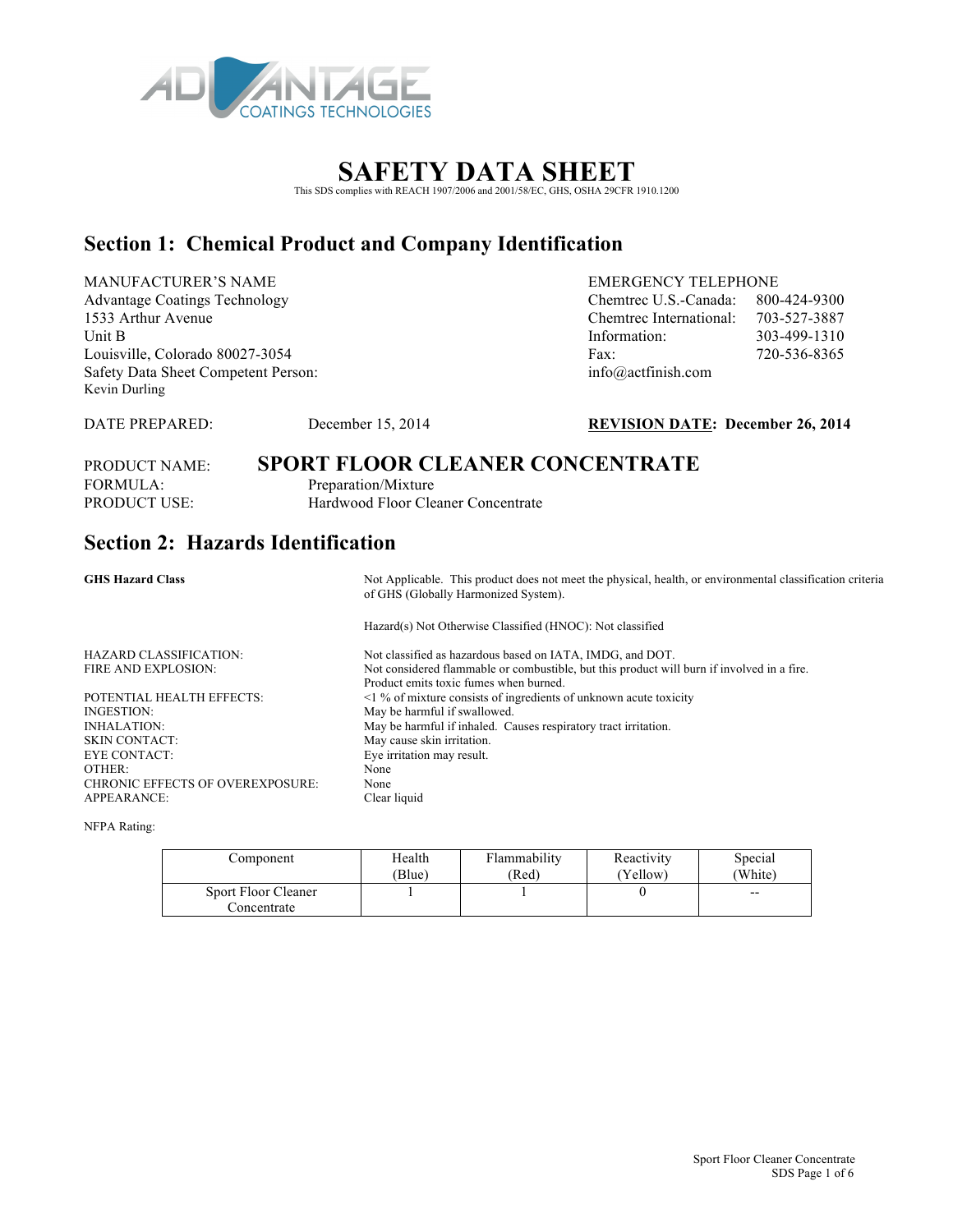

### **Section 3: Composition, Information on Ingredients**

| <b>PRODUCT</b><br><b>COMPOSITION</b> | APPRX<br>$\frac{6}{9}$ | <b>ACGIH</b><br>TLV                 | OSHA<br>PEL                           | <b>NIOSH</b><br>REL              | <b>CAS</b><br>NO. | <b>EINECS/</b><br><b>ELINCS</b> | <b>DANGER</b><br><b>SYMBOL</b> | <b>RISK</b><br><b>PHRASE</b> | DSL<br><b>CANADA</b> |
|--------------------------------------|------------------------|-------------------------------------|---------------------------------------|----------------------------------|-------------------|---------------------------------|--------------------------------|------------------------------|----------------------|
| P-series glycol                      | $<$ 5                  | $100$ ppm<br>150 ppm<br><b>STEL</b> | $100$ ppm<br>$150$ ppm<br><b>STEL</b> | $100$ ppm<br>600<br>mg/m<br>skin | 34590-94-8        | Y/N                             | -----                          | -----                        |                      |
| TS1                                  | <5                     | -----                               | $- - - - -$                           | -----                            | TS                | Y/N                             | $- - - - -$                    | $- - - - -$                  |                      |

Trade Secret (TS) Some items on this MSDS may be designated as trade secrets. Bonafide requests for disclosure of trade secret information to medical personnel must be made in accordance with the provisions contained in 29 CFR 1910.1200 I 1-13. The full text for all R-Phrases is shown in Section 16.

### **Section 4: First Aid Measures**

| Remove to fresh air. If not breathing, provide CPR (cardio pulmonary<br>resuscitation). Get immediate medical attention.                                        |
|-----------------------------------------------------------------------------------------------------------------------------------------------------------------|
| Immediately flush skin with plenty of soap and water for at least 15 minutes.                                                                                   |
| Remove contaminated clothing.                                                                                                                                   |
| Immediately flush eyes with plenty of water for at least 15 minutes. Get immediate                                                                              |
| medical attention.                                                                                                                                              |
| If swallowed do not induce vomiting, give large quantities of water to drink. Never<br>give anything to an unconscious person. Get immediate medical attention. |
|                                                                                                                                                                 |

### **Section 5: Fire-fighting Measures**

| <b>FLASH POINT:</b>                     | None                                         |
|-----------------------------------------|----------------------------------------------|
| FLAMMABLE LIMITS IN AIR (% by vol):     | Not measured                                 |
| EXTINGUISHING MEDIA:                    | Foam, Dry Chemical Powder, or Carbon Dioxide |
| <b>SPECIAL FIREFIGHTING PROCEDURES:</b> | None                                         |
| UNUSUAL FIRE AND EXPLOSION HAZARDS:     | Emits toxic fumes under fire conditions.     |

### **Section 6: Accidental Release Measures**

ACTION TO BE TAKEN IF MATERIAL IS RELEASED OR SPILLED:

Wear proper protective equipment as specified in Section 8: Exposure Controls/Personal Protection Warn other workers of spill and contain spill. Recover spill by using absorbent and sweeping up waste material. In case of large spills, dike the spill, if possible. Call emergency services. Place material into a chemical waste container. Eliminate all sources of ignition and ventilate area. Prevent spills or contaminated rinse water from entering sewers or watercourses.

DISPOSAL METHOD: disposal should be made in accordance with federal, state, and local regulations. Incineration is recommended.

## **Section 7: Handling and Storage**

PRECAUTIONS TO BE TAKEN IN HANDLING AND STORAGE: Store upright in a cool place below 10-25 °C (50-80 °F). Avoid high temperatures and freezing Keep container closed when not in use. Keep away from heat and flame. Wear proper protective equipment and avoid contact with skin, eyes, or clothing. Wash hands after handling this material. Follow all applicable local regulations for handling and storage. Utilize chemical segregation.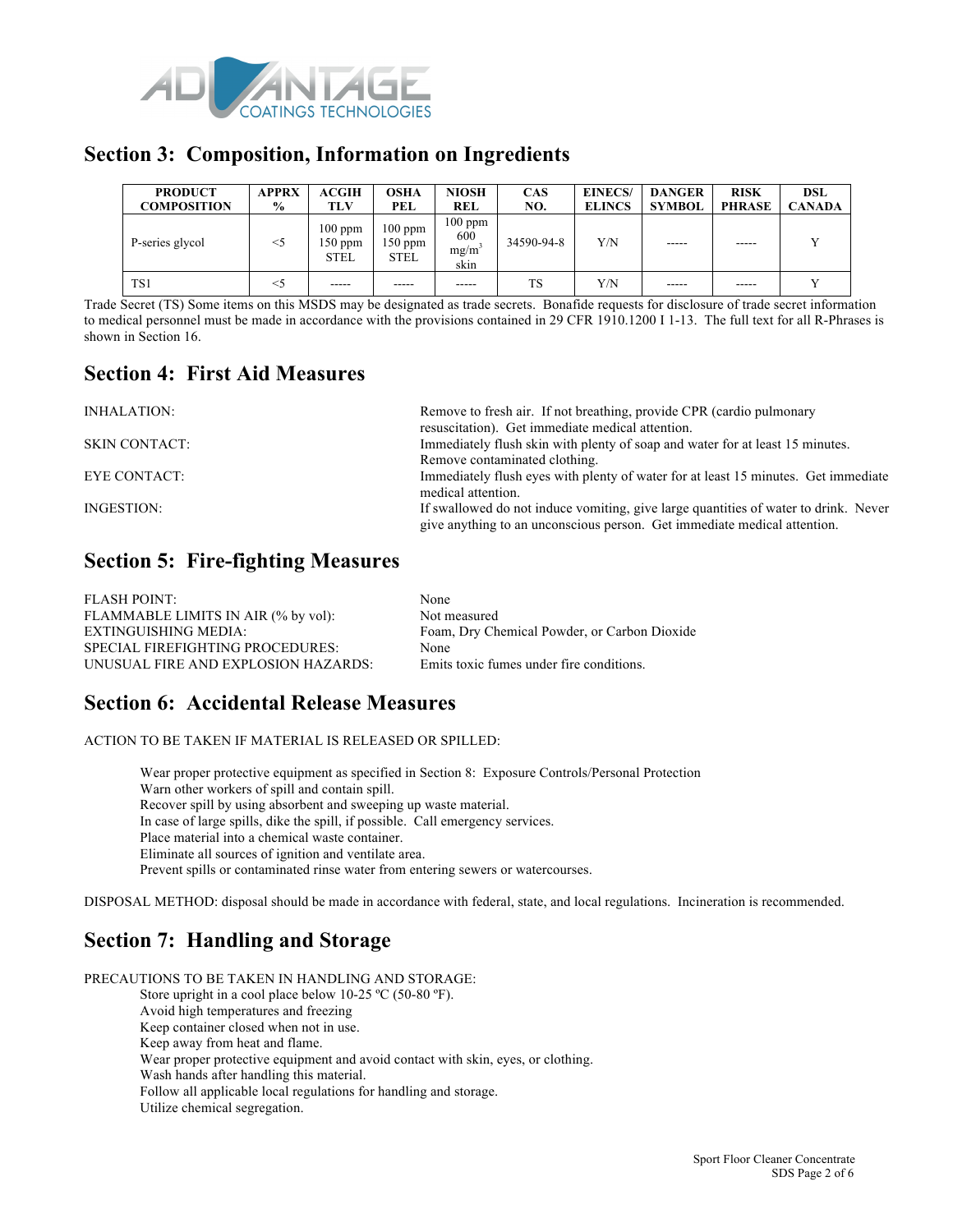

#### INFORMATION ON EMPTIED CONTAINER

Dispose of this container according to local, state, and federal laws in your country. Do not reuse this container. This container may be hazardous when emptied.

SPECIFIC USES:

This product is a hardwood floor finish.

### **Section 8: Exposure Controls/Personal Protection**

| <b>VENTILATION:</b>            | Always provide good general, mechanical room ventilation where this<br>chemical/material is used.                                                                                 |
|--------------------------------|-----------------------------------------------------------------------------------------------------------------------------------------------------------------------------------|
| SPECIAL VENTILATION CONTROLS:  | Use this material inside totally enclosed equipment, or use it with local exhaust<br>ventilation at points where vapors can be released into the workspace air.                   |
| <b>RESPIRATORY PROTECTION:</b> | Follow the OSHA respirator regulations found in 29 CFR 1910.134 or the CEN                                                                                                        |
|                                | European Standards (EU). Use a NIOSH/MSHA or European Standard (EN)<br>approved respirator if exposure limits are exceeded or if irritation or other<br>symptoms are experienced. |
| <b>PROTECTIVE GLOVES:</b>      | Neoprene, butyl, or nitrile rubber gloves are recommended.                                                                                                                        |
| <b>EYE PROTECTION:</b>         | Recommend eye protection using safety glasses or goggles.                                                                                                                         |
| <b>SKIN PROTECTION:</b>        | Suitable protective clothing to prevent skin contact                                                                                                                              |
| WORK/HYGIENE PRACTICES:        | Avoid breathing vapor. Avoid contact with eyes. Wash hands after handling.                                                                                                        |
| <b>EXPOSURE LIMITS</b>         | Reference Section 2                                                                                                                                                               |
| <b>OTHER EQUIPMENT:</b>        | Make safety shower, eyewash stations, and hand washing equipment available in<br>the work area.                                                                                   |

# **Section 9: Physical and Chemical Properties**

| APPEARANCE - COLOR: | Clear, water like |
|---------------------|-------------------|
| PHYSICAL STATE:     | Liquid            |
| ODOR:               | Citrus odor       |

| <b>PRODUCT CRITERIA</b>                      |                            |
|----------------------------------------------|----------------------------|
| <b>ODOR THRESHOLD</b>                        | No data                    |
| PH                                           | No data                    |
| <b>FLASH POINT:</b>                          | No data                    |
| LOWER EXPLOSIVE LIMIT; UPPER EXPLOSIVE LIMIT | No data                    |
| FLAMMABILITY (Solid, gas)                    | Not flammable              |
| <b>EXPLOSIVE PROPERTIES</b>                  | Not applicable for product |
| <b>OXIDIZING PROPERTIES</b>                  | No data                    |
| SPECIFIC GRAVITY (@25 °C):                   | No data                    |
| <b>EVAPORATION RATE:</b>                     | Less than n-butyl acetate  |
| % VOLATILE by Weight                         | No data                    |
| PARTITION COEFFICIENT                        | Not applicable for product |
| <b>AUTO IGNITION TEMPERATURE</b>             | Not applicable for product |
| DECOMPOSITION TEMPERATURE                    | Not applicable for product |
| <b>BOILING POINT:</b>                        | Not applicable for product |
| <b>MELTING POINT:</b>                        | No data                    |
| <b>VAPOR PRESSURE</b>                        | Not applicable for product |
| VAPOR DENSITY $(AIR = 1)$                    | No data                    |
| <b>SOLUBILITY IN WATER:</b>                  | Miscible                   |
| WATER SOLUBILITY IN THE SOLVENT              | Miscible                   |
| <b>FREEZING POINT:</b>                       | Not applicable for product |
| <b>VISCOSITY</b>                             | No data                    |
| VOC CONTENT                                  | $19.4$ g/l                 |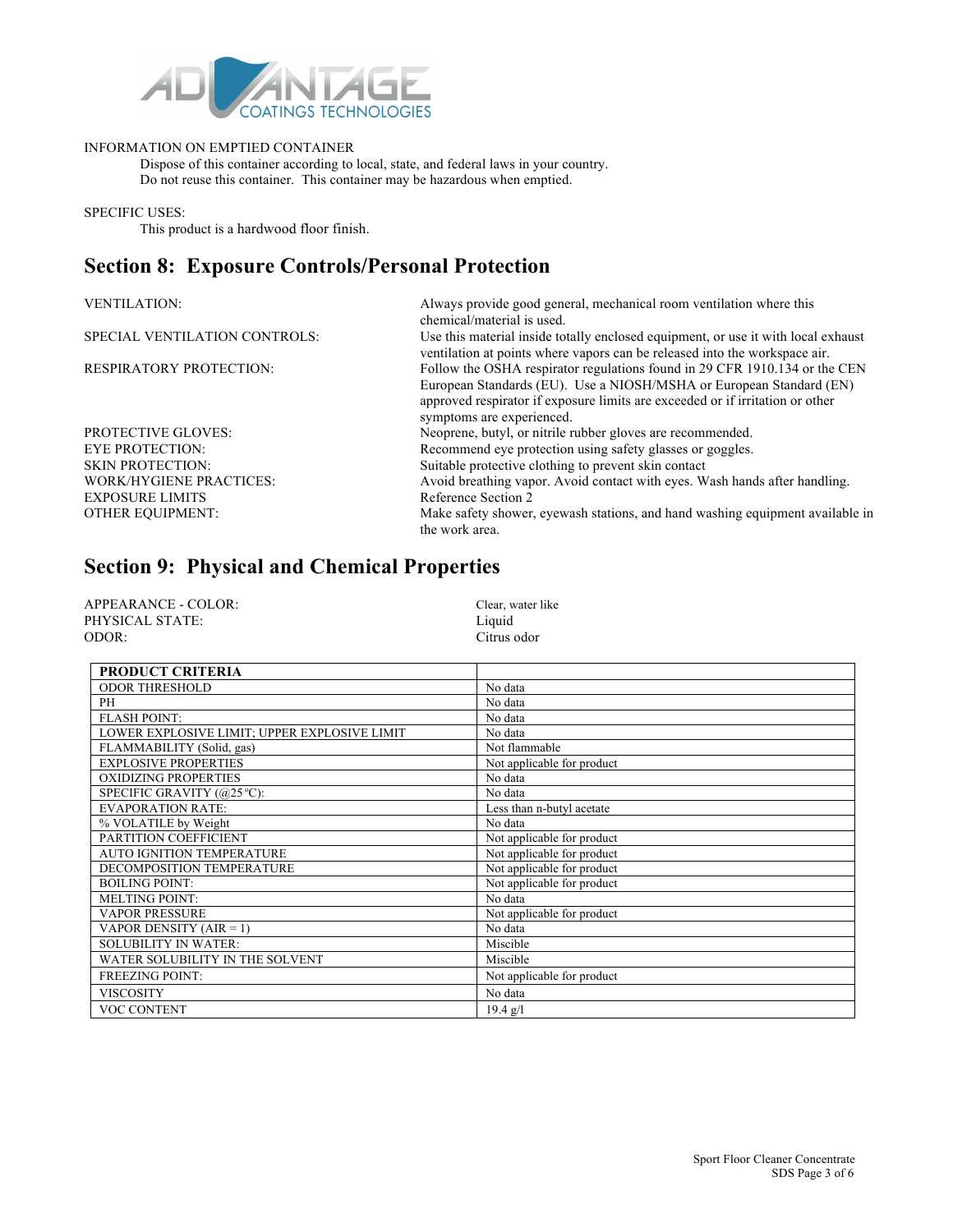

### **Section 10: Stability and Reactivity**

STABILITY: Stable under normal conditions.

HAZARDOUS POLYMERIZATION: Will not occur

### **Section 11: Toxicological Information**

**There is no toxicological information available for the product mixture.**

| GHS Required Criteria                  | <b>Toxicity Criteria</b> | <b>Toxicity Information</b>         | Comments    | <b>Chemical Constituent</b>         |
|----------------------------------------|--------------------------|-------------------------------------|-------------|-------------------------------------|
| <b>Acute Toxicity</b>                  | LD50 Dermal Rabbit       | $9510$ mg/kg                        |             | P series glycol ethers              |
|                                        | LC50 Inhalation Rat      | $552$ ppm                           | 7 hours     | P series glycol ethers              |
|                                        | LD50 Oral Rat            | $2504$ mg/kg                        |             | P series glycol ethers              |
|                                        | LD50 Dermal Rabbit       | 3550 mg/kg                          |             | $\overline{P}$ series glycol ethers |
| <b>Skin Corrosion/Irritation</b>       |                          | No information is available.        |             |                                     |
| Serious Eye Damage /<br>Eye Irritation | Eve Rabbit               | Severely irritating                 |             | TS1                                 |
| Respiratory or Skin Sensitization      |                          | No information is available.        |             |                                     |
| Germ Cell Mutagenicity                 |                          | No information is available.        |             |                                     |
| Carcinogenicity                        |                          | Not listed                          | <b>NTP</b>  |                                     |
|                                        |                          | Not listed                          | <b>IARC</b> |                                     |
|                                        |                          | Not listed                          | <b>OSHA</b> |                                     |
| Reproductive Toxicity                  |                          | No information is available.        |             |                                     |
| STOST -- Single Exposure               | Inhalation:              | May cause respiratory<br>irritation |             | P series glycol ethers              |
| STOST - Repeated Exposure              |                          | No information is available.        |             |                                     |
| <b>Aspiration Hazard</b>               |                          | No information is available.        |             |                                     |
| Ames test                              |                          | No information is available.        |             |                                     |

STOST = Specific Target Organ Systemic Toxicity

#### OTHER INFORMATION:

Only selected Registry of Toxic Effects of Chemical Substances (RTECS) data is presented here. See actual entry in RTECS for complete information.

### **Section 12: Ecological Information**

| BIODEGRADATION:         | No information is available.                                       |                        |
|-------------------------|--------------------------------------------------------------------|------------------------|
| <b>BIOACCUMULATION:</b> | No information is available.                                       |                        |
| ECO TOXICITY:           | LC50/96 HOURS Pimephales promelas (fathead minnow) 10,000 mg/l     | P series glycol ethers |
|                         | LC50 / 48 HOURS Daphnia magna. 1,919 mg/l (nominal)                | P series glycol ethers |
|                         | EC50 / 72 HOURS Selenastrum capricornutum (green algae) 1,000 mg/l | P series glycol ethers |
|                         | EC10 / Pseudomonas putida cell growth 4,168 mg/l (nominal)         | P series glycol ethers |
| MOBILITY:               | No information is available.                                       |                        |

Note: Not all of the ingredients have been tested for Ecotoxicity.

### **Section 13: Disposal Considerations**

WASTE FROM RESIDUES / UNUSED PRODUCTS:

Follow the waste disposal requirements of your country, state, or local authorities.

#### CONTAMINATED PACKAGING:

Recommend contaminated packaging material should be disposed of as stated above for residues and unused product.

RINSATE: Do not dispose of rinse water containing product in a sanitary sewer system or storm water drainage system.

CONDITIONS TO AVOID:<br>
NOOMPATIBILITY (MATERIALS TO AVOID): Strong acids and bases. High temperatures or freezing. At 212 °F phase Strong acids and bases. High temperatures or freezing. At 212 °F phase separation and possible coagulation.

HAZARDOUS DECOMPOSITION PRODUCTS: Heating to decomposition may generate Carbon monoxide and carbon dioxide, oxides of nitrogen.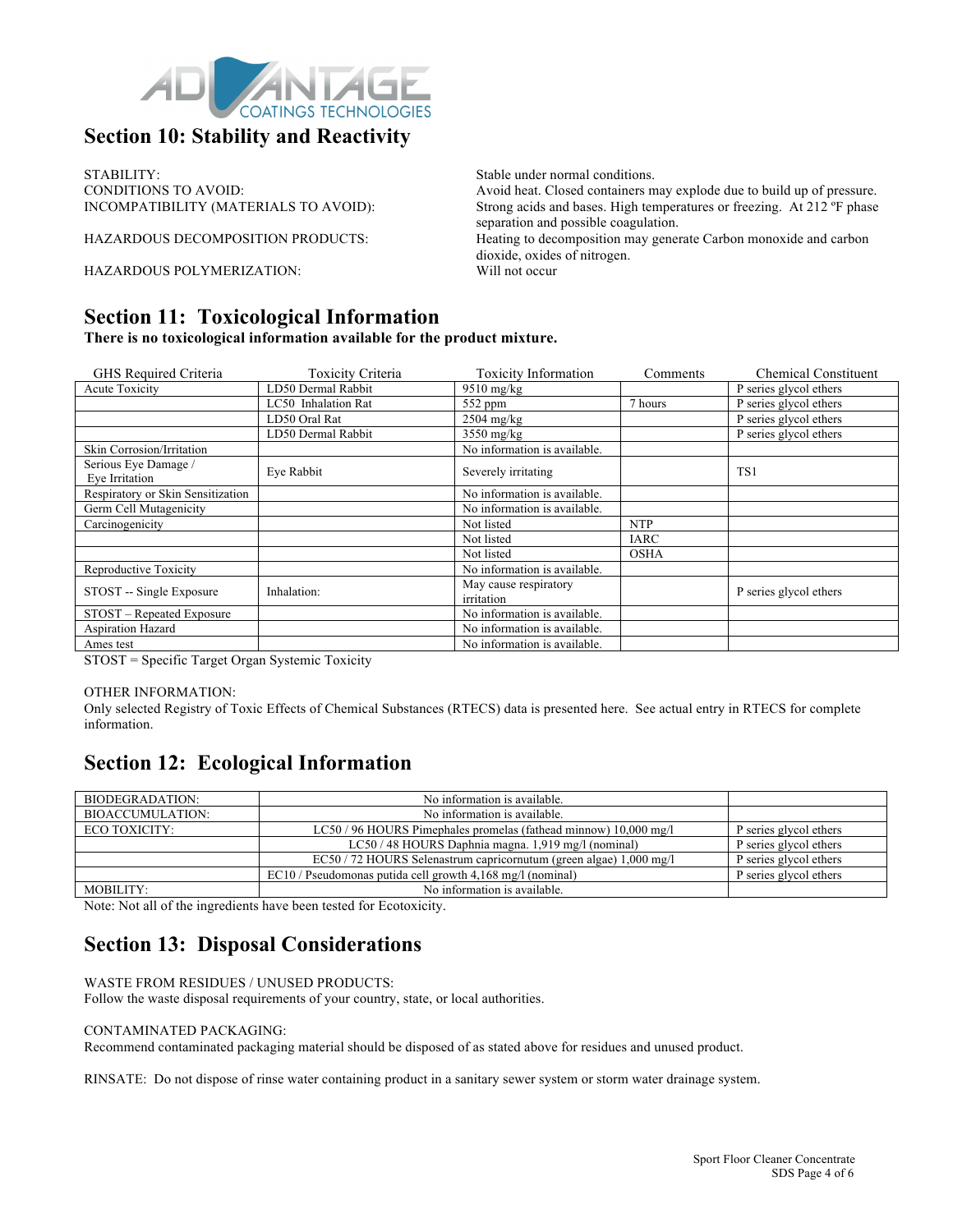

### **Section 14: Transport Information**

| <b>DOT TRANSPORT:</b>                                   | Not Regulated    |               |  |
|---------------------------------------------------------|------------------|---------------|--|
| ADR = International Carriage of Dangerous Goods by Road | Not Regulated    |               |  |
| <b>RAIL TRANSPORT:</b>                                  |                  | Not Regulated |  |
| <b>SEA TRANSPORT:</b>                                   | <b>IMDG</b>      | Not Regulated |  |
| <b>AIR TRANSPORT:</b>                                   | <b>JATA/ICAO</b> | Not Regulated |  |

### **Section 15: Regulatory Information**

#### **TOXIC SUBSTANCES CONTROL ACT (TSCA) STATUS:**

#### **This product is in compliance with rules, regulations, and orders of TSCA. All components are listed on the TSCA Inventory.**

SUPERFUND AMENDMENTS AND REAUTHORIZATION ACT OF 1986 (SARA) TITLE III SECTION 313 SUPPLIER NOTIFICATION:

This regulation requires submission of annual reports of toxic chemical(s) that appear in section 313 of the Emergency Planning and Community Right To Know Act of 1986 and 40 CFR 372. This information must be included in all MSDS's that are copied and distributed for the material.

The Section 313 toxic chemicals contained in this product are: None

#### CALIFORNIA PROPOSITION 65:

This regulation requires a warning for California Proposition 65 chemical(s) under the statute. The California proposition 65 chemical(s) contained in this product are: Dioxane, Ethylene oxide, Acetaldehyde.

#### STATE RIGHT-TO-KNOW TOXIC SUBSTANCE OR HAZARDOUS SUBSTANCE LIST:

| Florida Toxic Substance(s):               | Not listed             |
|-------------------------------------------|------------------------|
| Massachusetts's hazardous substance(s):   | P series glycol ethers |
| Pennsylvania hazardous substance code(s): | P series glycol ethers |
| New Jersey                                | P series glycol ethers |
| Illinois                                  | Not listed             |
| Michigan                                  | Not listed             |
|                                           |                        |

#### CANADA:

This MSDS/SDS will be non-compliant 3 years after the issue date. This MSDS contains all of the information required by the Controlled Products Regulations (CPR).

#### WHMIS-INFORMATION:

This product has been classified in accordance with the hazard criteria of the Controlled Products Regulations (CPR), SOR/88-66, Current to February 20, 2012. The classes of controlled products listed in the CPR, Section 32, Part IV, have been reviewed and based on Professional Judgment this product has been determined to not be WHMIS controlled.

#### EUROPEAN UNION:

This product has been reviewed for compliance with the following European Community Directives: REACH 1907/2006; Regulation (EC) No 1272/2008 on classification, labeling, and packaging (CLP) of substances and mixtures. None of the chemicals used in this product are on the EU's REACH SVHC (Substances of Very High Concern) chemicals list (as of June 16, 2014).

### **Section 16: Other Information**

European Community Hazards Identification:<br>P. R: None

| 17.               | TAQIT |
|-------------------|-------|
| S:                | None  |
| Danger Symbol(s): | None  |